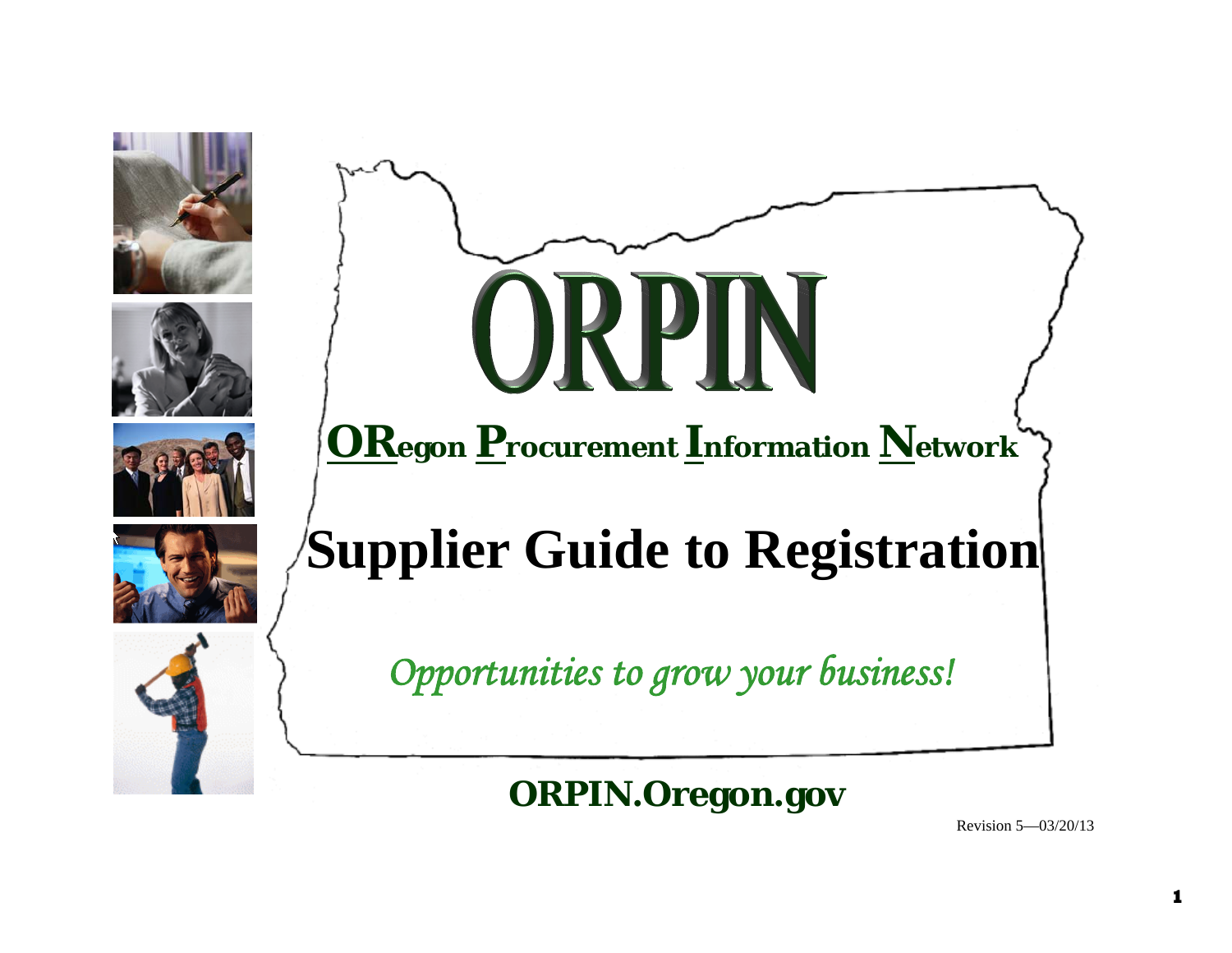#### Address **&** http://orpin.oregon.gov/open.dll/welcome

### OREGON



Oregon Procurement Information Network (ORPIN)

### menu

#### ▶ORPIN Home

Login to ORPIN

**Supplier Registration** 

**Browse** 

Registration of a Public (tax supported) Entity

FAQ.

Subscription Levels

How to disable your popup blocker<sup>1</sup>

## **ORPIN**

1 Welcome to the Oregon Procure Information Network (ORPIN). ORPIN provides access to socurement and contracting information issued by the State oregon, local governments, and political subdivisions. You may browse the site as an anonymous user and see surviviry information. Select the "Browse" option in the left auation bar to explore these capabilities.

If you wish to view or download the entire opportunity you will need to complete the registration process. You may register as a Basic or Premium Subscriber. Please see the "Subscription Levels" option in the left navigation bar to see the features of each subscription level.

If you have not yet registered you may register now by selecting the "Supplier Registration" option in the left navigation bar. If you are already registered you may log on now by selecting the "Logon" to ORPIN" option in the left navigation bar.

If you have any questions about ORPIN, information, including answers to commonly asked questions, can be found here.

Last ORPIN Update 11/04/2006

**If you have already registered or started a registration in ORPIN DO NOT Re-Register** 

## **Step 1**

### **Access the ORPIN website at: http://orpin.oregon.gov**

**From the ORPIN Main Menu screen, you can register as a new Supplier or 'Log in to ORPIN' as a previously registered user.** 

 *CLICK* **on "Supplier Registration"**  to register as a new Supplier.

### **NOTE: Please DO NOT re-register.**  If you are currently registered and forgot your Password or User Name, click on the **"Forgot your password? Click here to reset it!"** button on the *Login to ORPIN* screen.

(?) Help for ORPIN

Contact Us | Disclaimer Privacy Statement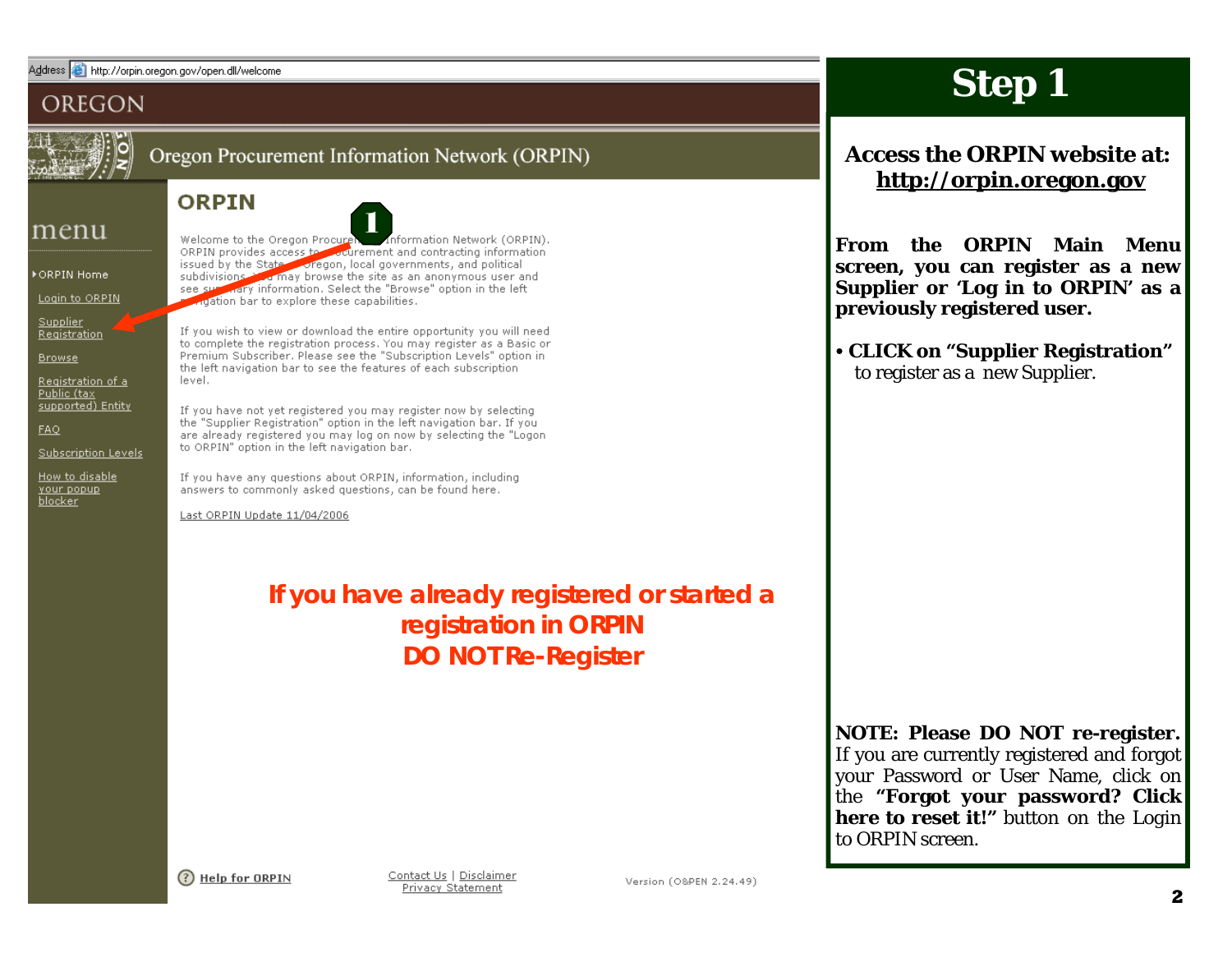#### ORPIN Home

Login to ORPIN

▶Supplier Registration

**Browse** 

Registration of a Public (tax supported) Entity

FAQ.

**QRF Procurement** List

How to disable your popup blocker

### **Registration**  $(Test)$

Provide personal and company information and create your own product/service and location  $(?)$ profile.

Initial registration allows one user per company. A Company's primary account may also add and maintain additional users.

### eServices Information

#### Select one of the following:

 $\Box$  Email Notification

Email Notification will inform you by email about Bids that match your product/location profile.

#### $\Box$  Electronic Bidding

The 'eBid' service allows a 'validated' user to submit electronic bid responses to posted opportunities. As well and if requested, users will be notified of awards and companies may self - administer their user(s).

Step 1 of 5



 $\Gamma$  Top

# **Step 2**

## **Check the boxes to enable Email Notification and/or Electronic Bidding.**

Email Notification will allow you to receive automatic email "push" notification of all open Opportunities for commodity areas which match your supplier profile

Electronic Bidding (eBidding) is simply an alternative to traditional hard-copy (Manual) bid submissions. Ebidding allows you to enter bids electronically through the ORPIN system, including entering pricing, item descriptions, attachments, etc.

Not all opportunities will allow for eBidding. Be sure to check the top of each solicitation document to see what types of bids will be accepted.

**NOTE:** *In order to submit an eBid, you must have an active eBid Keyword. (An eBid Keyword is a special password used only for electronic bids.)* 

*One eBid Keyword is shared by all users under a company account. The primary contact on the company's ORPIN account will control the company's eBid Keyword.*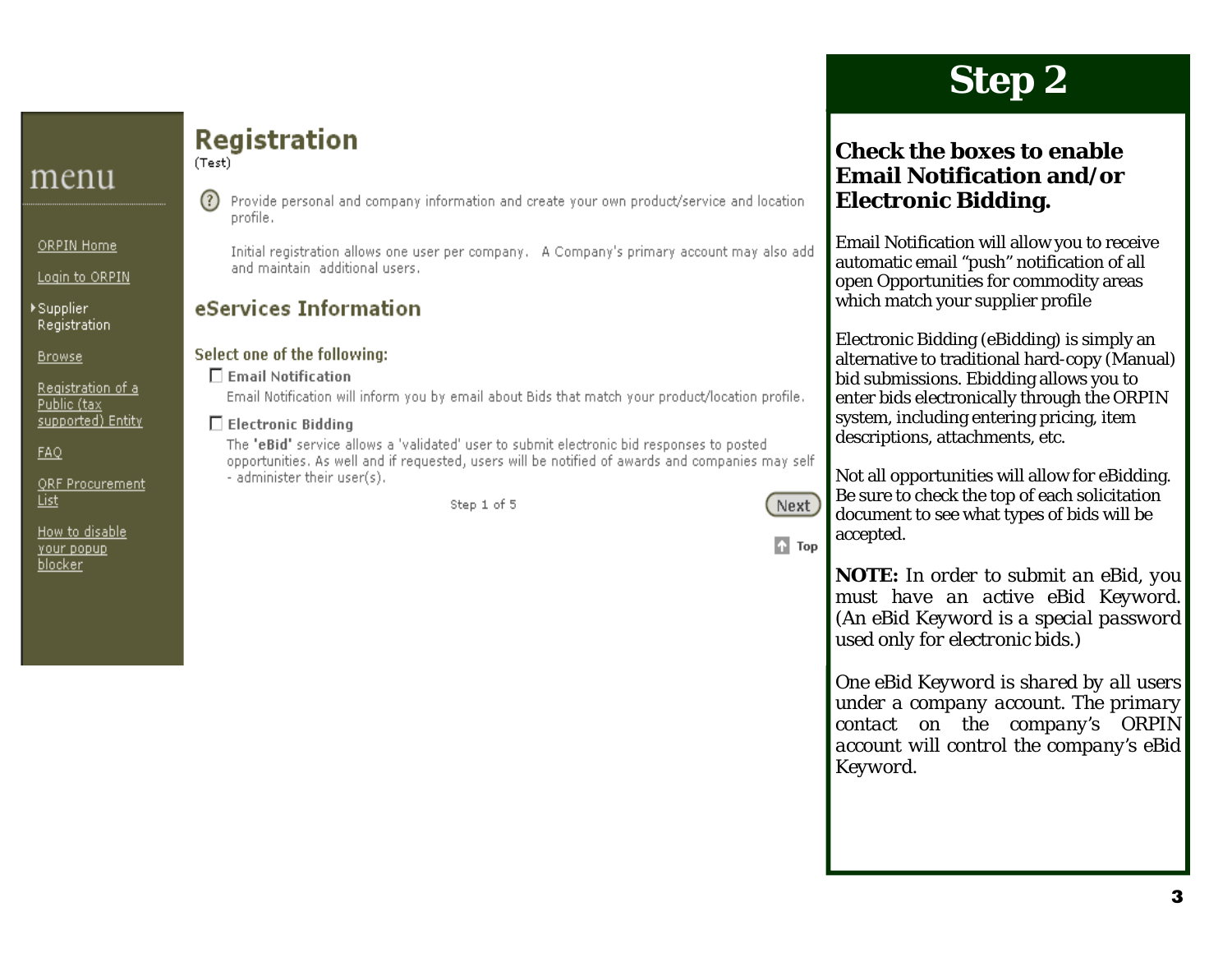ORPIN Home

Registration of a Public (tax supported) Entity

FAQ.

Subscription Levels

How to disable your popup blocker

Agreement (Test)

TERMS AND CONDITIONS OF USE

The Oregon Procurement Information Network ("ORPIN") is provided by the State of Oregon ("State") for the convenience of Suppliers to access procurement information issued by participating governmental entities in Oregon ("Entities"). The service provides users the ability to register as a Supplier and respond to procurement opportunities posted by participating Entities. If a Supplier registers as a Premium Subscription and selects e-notification, the ORPIN system will provide email notification. of procurement opportunities matching the profile established by the Supplier. Subject to approval by the State, Suppliers may submit proposals electronically for certain procurement opportunities. The State reserves the right to update the terms and conditions of use at any time. Supplier's continued use of the ORPIN website means that you accept those changes.

TO USE ORPIN, THE USER MUST READ AND UNCONDITIONALLY AGREE TO THE FOLLOWING TERMS AND CONDITIONS OF USE ON BEHALF OF THE SUPPLIER, YOUR ACKNOWLEDGMENT OF THE TERMS AND CONDITIONS OF THIS AGREEMENT IS EVIDENCED BY CLICKING ON THE "I Agree" BUTTON ON THE BOTTOM OF THIS PAGE. SELECTING THE "I Agree" BUTTON ALSO MEANS THAT THE USER HAS READ, AGREES TO, AND UNDERSTANDS THE PRIVACY POLICY AND DISCLAIMER POSTED ON THIS ORPIN WEBSITE. IN ADDITION, THE SUPPLIER WILL BE SUBJECT TO ANY POSTED GUIDELINES OR RULES APPLICABLE TO THE ORPIN SERVICES. TO PROCEED TO REGISTRATION. YOU MUST SELECT "I Agree", OTHERWISE, IF THE SUPPLIER DECLINES, CLICK ON THE "I Disagree" BUTTON ON THE BROWSER TO RETURN TO THE ORPIN HOME PAGE.

Supplier's users agree to: (1) provide true, accurate, current and complete information as prompted by ORPIN's registration form; and (2) maintain and properly update registration information to keep it true, accurate, current, and complete. If the Supplier provides any information that is untrue, inaccurate, not current, or incomplete, the State has the right to suspend or terminate the Supplier account and refuse any current or future use of ORPIN.

Supplier's users will have a password and user **the properties of the registration**<br>process. Supplier's Primary Contact and regist **the property of the responsible for**<br>maintaining the confidentiality of the password **and** activities under that password or account. Supplier agrees to: (1) immediately notify the Department of Administrative Services State Procurement Office ("DAS SPO") of any unauthorized use of Supplier's password of user ID or any other breach of security; and<br>(2) ensure that Supplier properly logs of the account at the end of each session.

Supplier is responsible for all content uploaded, posted, emailed, transmitted, or otherwise m or through the l

Supplier's ar Any informa the Oregon



nents set forth in

The State reserves the right at any time to modify ORPIN and shall not be liable to  $\mathbb{R}^n \subset \mathbb{R}^n$  .

## **Step 3**

### *REVIEW* **the Terms and Conditions of Use.**

 $\bullet$  *SELECT* **"I Agree"** to continue with your registration.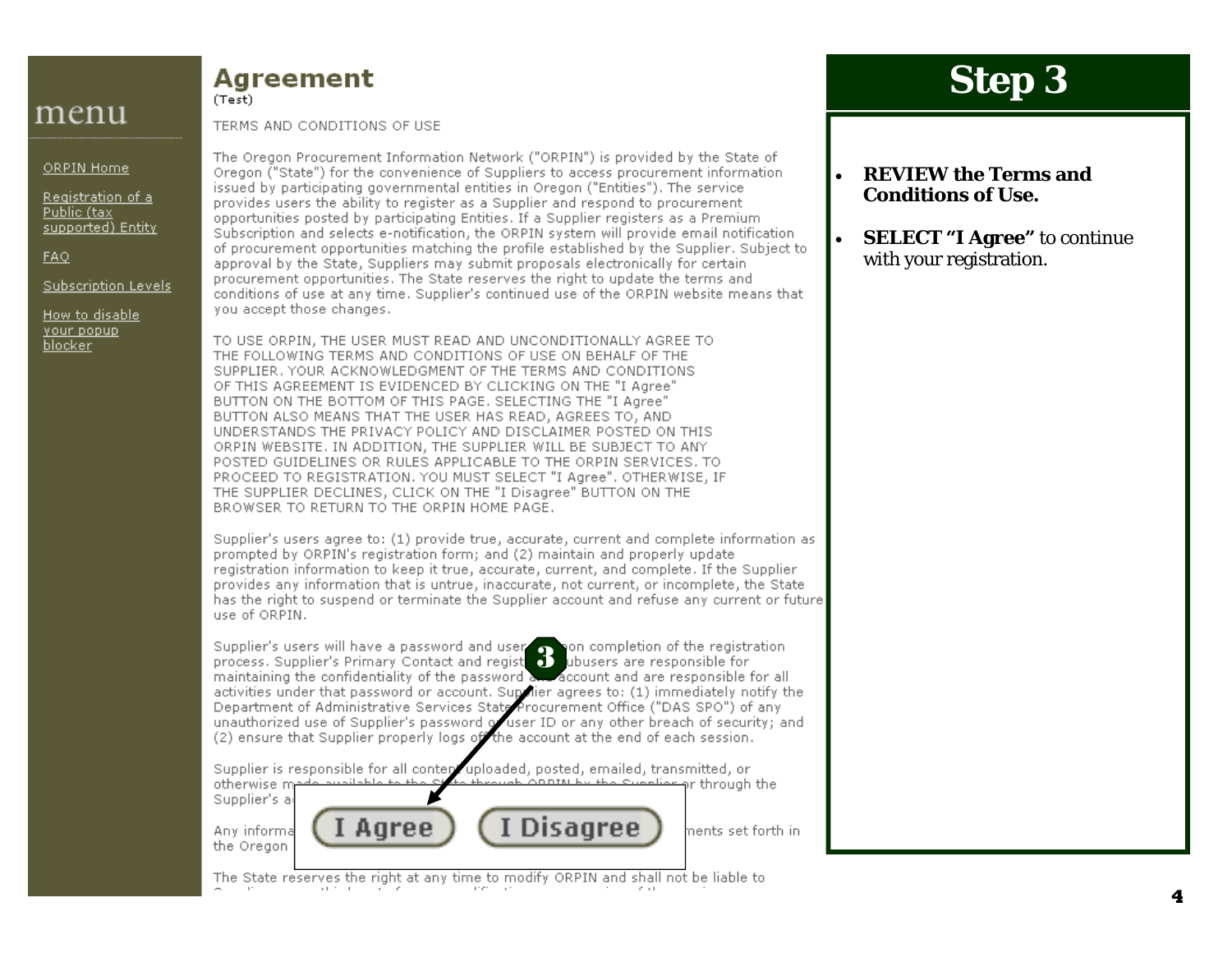#### **Primary Contact Registration** (Test)

## menu

ORPIN Home

#### Provide supplier primary contact information. The supplier primary contact is responsible for maintaining the Supplier Registration Information.

| Registration of a |  |
|-------------------|--|
| Public (tax       |  |

|  | . |                   |
|--|---|-------------------|
|  |   |                   |
|  |   | supported) Entity |
|  |   |                   |

**FAQ** 

Subscription Levels

How to disable your popup blocker

| Primary Contact Information: (?) |                          |                       |                         |      |
|----------------------------------|--------------------------|-----------------------|-------------------------|------|
| First:                           | ж<br>John                |                       |                         |      |
| Middle:                          |                          |                       |                         |      |
| Last:                            | ж<br>Doe                 |                       |                         |      |
| <b>User Name:</b>                | ∗<br>johndoe             |                       |                         |      |
| Password:                        | ∗                        |                       |                         |      |
| <b>Confirm Password:</b>         | ∗                        |                       |                         |      |
| <b>Telephone:</b>                | Country Code<br>*.       | Area Code<br>ж<br>503 | Number<br>*<br>555-1212 | Extn |
| Fax:                             | $*_{\mathbf{b}}$         | 503                   | ж<br>$ 555 - 1212 $     |      |
| E-mail address:                  | ж<br>johndoe@hotmail.com |                       |                         |      |

\* indicates a required field.



Step 2 of 5

**Step 4**

### **All fields with an asterisk (\*) must be filled in.**

 You get to choose your own Logon (User Name) and Password!

### *HELPFUL HINTS:*

- User Name must contain at least 7 characters, is **not** case sensitive, and should be generic.
- Password must contain at least 7 characters, **is** case sensitive, and must include a number or symbol. *Examples:* Tommy61 or Diamond\$

The spaces provided below are for your reference only.

**User Name: (Logon ID)**

**Password:** 

Next

**NOTE:** If you get an error screen, go back and make sure all of the required (asterisked) fields are filled in.

• *CLICK* "Next" to continue with your registration process...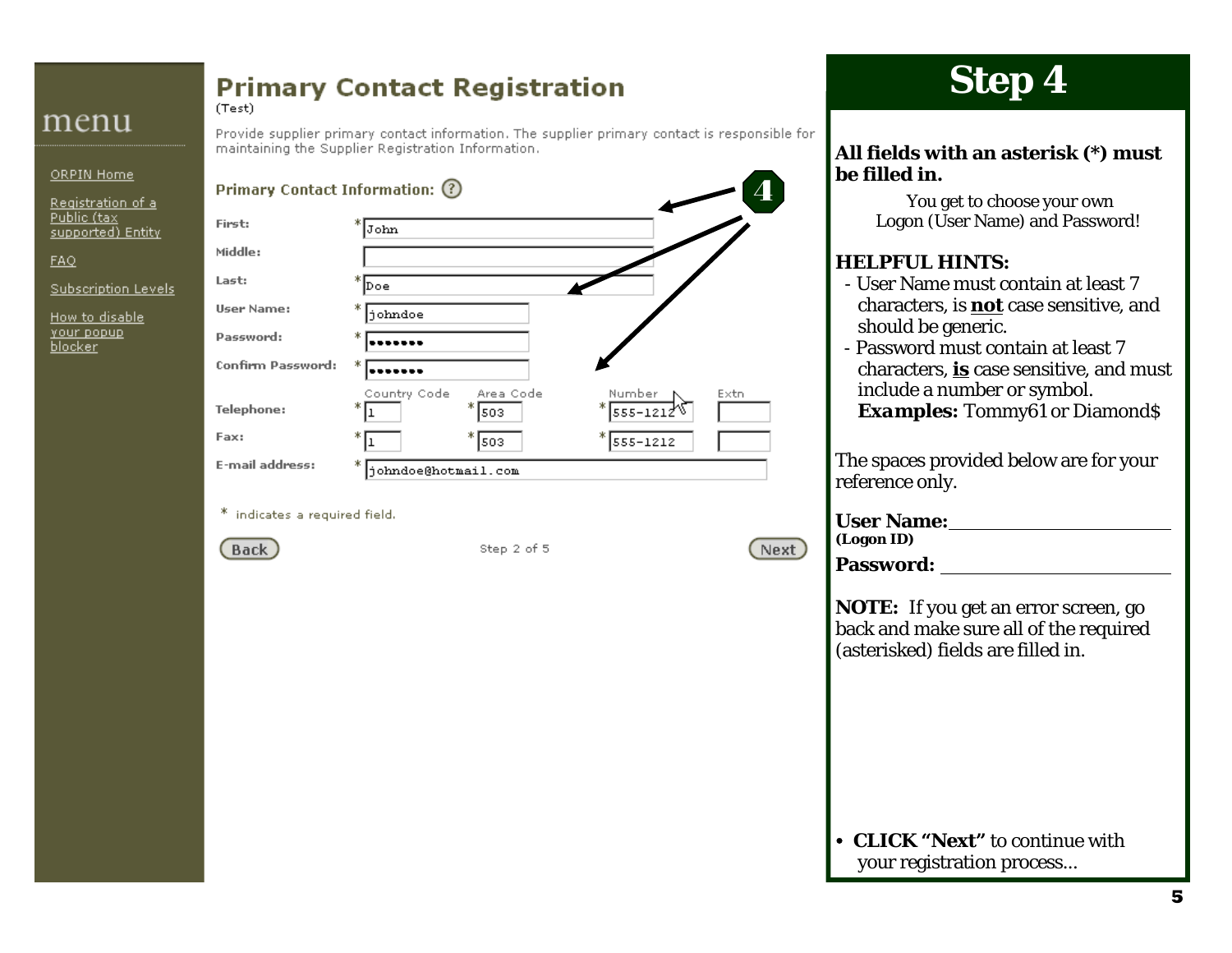| menu                                                                                                                                                | <b>Possible Duplicate Registration</b><br>(Test)                                                                                                                                                                                                                                    |                                                                                                                                                                                                                                                                                                                                                       |                     | <b>Step 4- continued</b>                                                                                                                                                                                                                                                                                                                                                          |
|-----------------------------------------------------------------------------------------------------------------------------------------------------|-------------------------------------------------------------------------------------------------------------------------------------------------------------------------------------------------------------------------------------------------------------------------------------|-------------------------------------------------------------------------------------------------------------------------------------------------------------------------------------------------------------------------------------------------------------------------------------------------------------------------------------------------------|---------------------|-----------------------------------------------------------------------------------------------------------------------------------------------------------------------------------------------------------------------------------------------------------------------------------------------------------------------------------------------------------------------------------|
| <b>ORPIN Home</b><br>Registration of a<br>Public (tax<br>supported) Entity<br>EAO<br>Subscription Levels<br>How to disable<br>your popup<br>blocker | (?)<br>bottom of this screen. Click "Continue" when you have selected a<br>registration.<br><b>Existing</b><br>rations<br>O Doe, John<br>1 (999) 555-5555<br>Generic Service Provider<br>555 Main St.<br>Aberdeen OR 5555<br>1 (999) 555-55<br>2<br>O Doe, John<br>1(999)<br>221191 | The ORPIN system has found that a similar registration may already exist. This can occur if you<br>have previously registered within the system, or if you were registered by an internal person.<br>Please select the registration that you believe to be correct. If none<br>appear correct, you may select your current entered information at the | Continue            | <b>ORPIN compares your registration</b><br>information to its database and<br>looks for duplicates.<br>If ORPIN does not find duplicates,<br>please skip to Page 8 to continue<br>with your registration.<br>If you receive a screen titled<br>'Possible Duplicate Registration',<br>please complete the steps listed<br>below.<br>Review the Existing Registrations<br>$\bullet$ |
|                                                                                                                                                     | w Registration<br>з<br>O Doe, John<br>1 (503) 555-1212                                                                                                                                                                                                                              |                                                                                                                                                                                                                                                                                                                                                       |                     | displayed on the screen to see if any of<br>them may be a duplicate of your<br>account.<br>If you locate a duplicate,<br><b>CLICK</b> the radio button next to it.                                                                                                                                                                                                                |
|                                                                                                                                                     |                                                                                                                                                                                                                                                                                     |                                                                                                                                                                                                                                                                                                                                                       | ☆                   | • If you do not locate a duplicate of your<br>account, <b>CLICK</b> the radio button next<br>to your information listed under 'New<br>Registration'.                                                                                                                                                                                                                              |
|                                                                                                                                                     | (?) Help for ORPIN                                                                                                                                                                                                                                                                  | Contact Us   Disclaimer<br>Privaor Statement                                                                                                                                                                                                                                                                                                          | Version (O&PEN 2.24 | 6                                                                                                                                                                                                                                                                                                                                                                                 |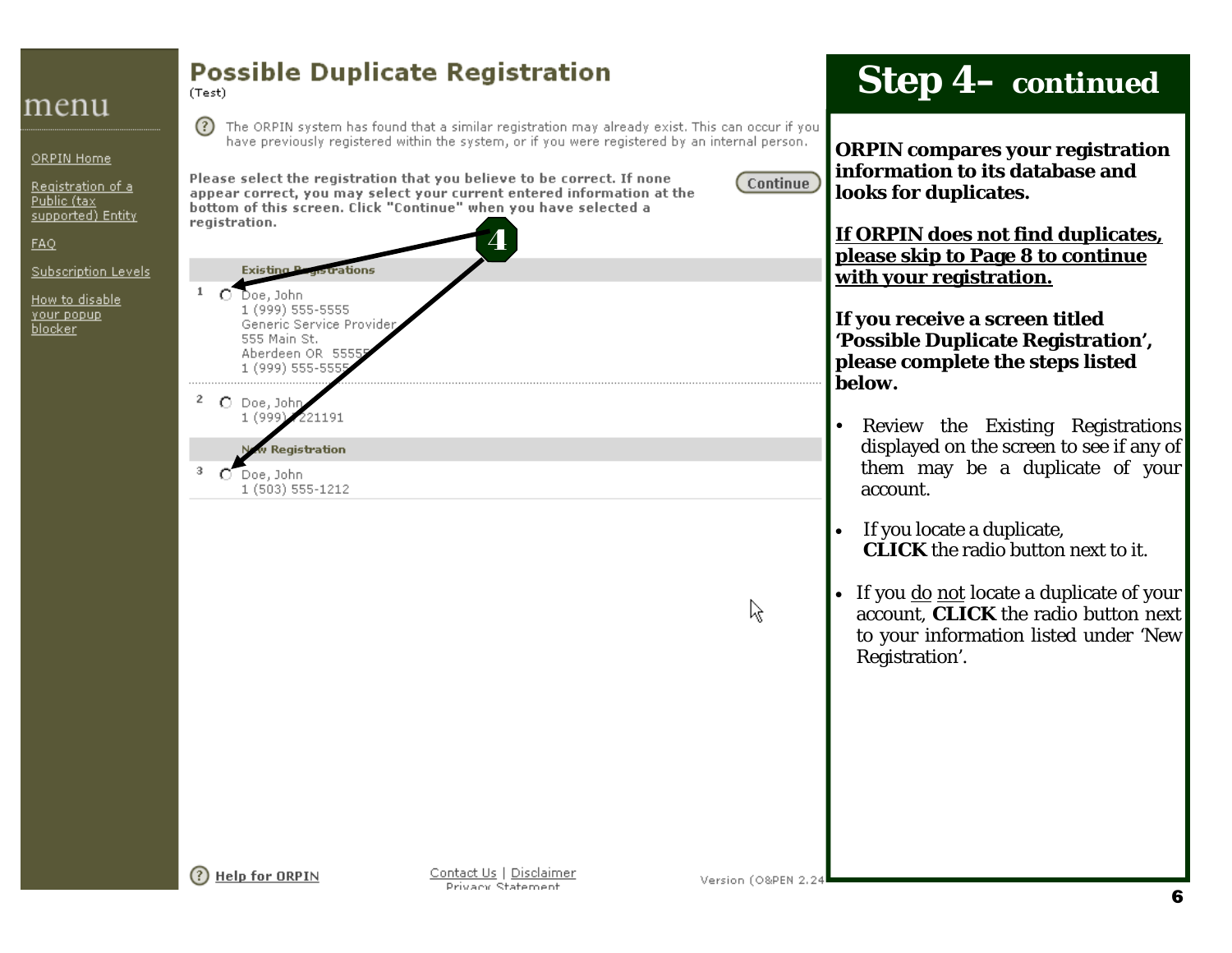ORPIN Home

<u>Registration of a</u> Public (tax supported) Entity

EAQ

Subscription Levels

<u>How to disable</u> your popup. blocker

⊘ The following individual has been created within the ORPIN system. If you do not wish to continue with registration, you may logout of ORPIN and finish your registration at a later date. Remember: Do Not Re-Register - Write down the User Name and Password you created and use it to re-enter the ORPIN system.

To continue with this registration process click "Next" and you will be prompted to place your "Company Information" into ORPIN.

4

R

Next

#### **Person Information**

(Test)

Name:

Phone:

Fax: Email:

**User Name:** 

**Person Confirmation** 

Jane Doe janedoe 1 (999) 555-1212

janedoe@email.com

Step 2 of 5

## **Step 4–** *continued*

- $\bullet$  *CONFIRM* your personal information
- $\bullet$  *CLICK* **"Next"** to continue with your registration process

**NOTE:** Once you reach this screen, your user account has been established in ORPIN. This means that should you choose **not** to continue your registration at this point, your information will still be saved and you should use the "**Login to ORPIN**" option next time you access the ORPIN system.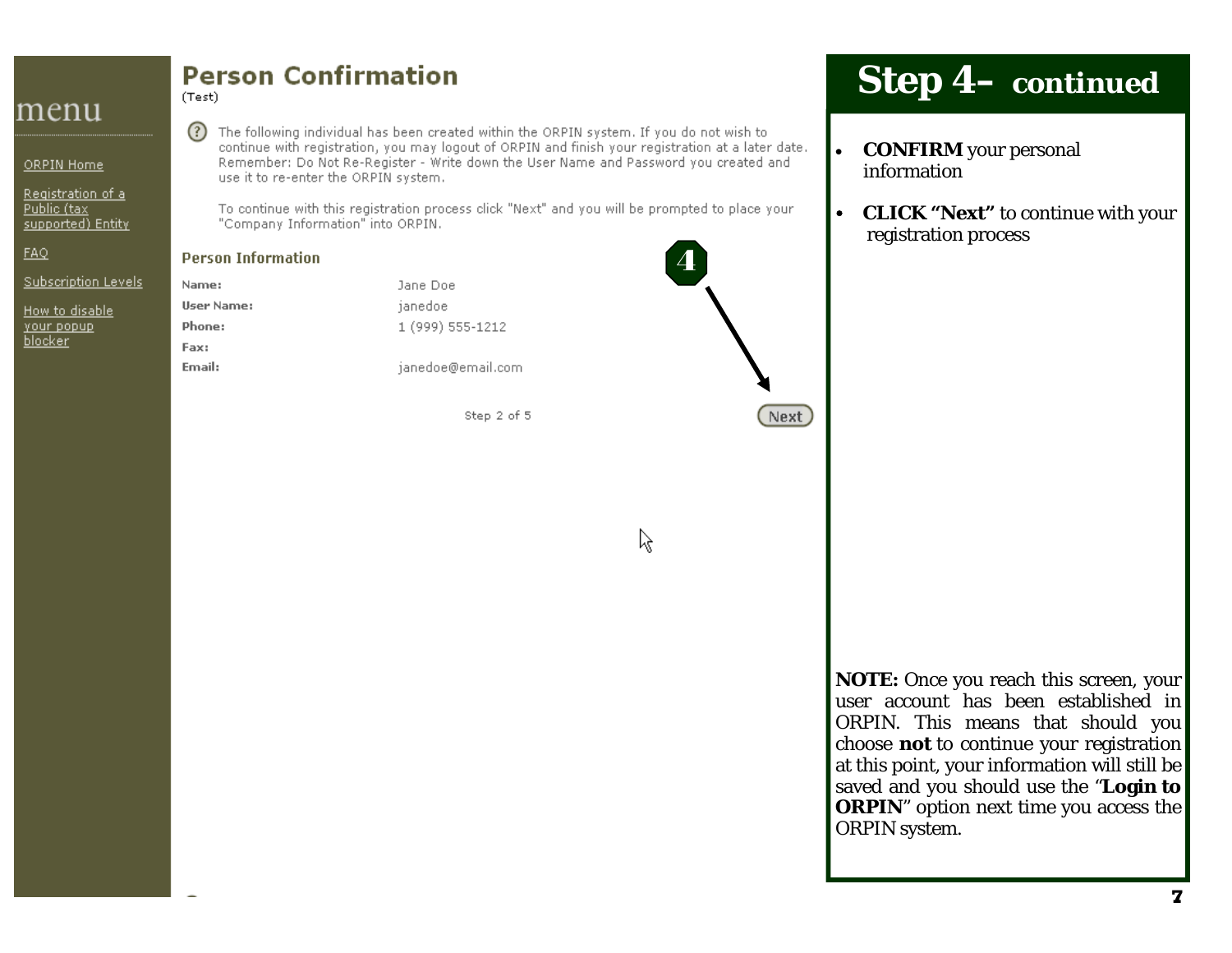**Company Search** 

(Test)

 $\circledR$ 

ORPIN Home

Registration of a Public (tax supported) Entity

FAQ.

#### Subscription Levels

How to disable your popup blocker

|                                                                                 | of the results are your company, you can submit a request to be affiliated with that company by<br>selecting the checkbox and then clicking "Next". |                      |
|---------------------------------------------------------------------------------|-----------------------------------------------------------------------------------------------------------------------------------------------------|----------------------|
| <b>Find Company</b>                                                             |                                                                                                                                                     | ⊙                    |
| <b>Company Name:</b><br>City:                                                   | Joe's Farm                                                                                                                                          | Submit               |
| Company                                                                         | <b>Prime Contact</b>                                                                                                                                |                      |
| 1 Joe's Farm<br>123 Main Street<br>Eugene OR 97401<br>1 (999) 555-1212          | Tester, Joe<br>1 (999) 555-1212                                                                                                                     |                      |
| 2 Test Inc.<br>123 Main Street<br>Salem OR 97302<br>1 (999) 555-1212            | Test, This is a<br>1 (999) 555-1212                                                                                                                 | П                    |
| 3 Monroe Industries<br>123 Main Street<br>Salem OR 97302<br>1 (999) 555-1212    | Monroe, Marilyn<br>1 (999) 555-1212                                                                                                                 | П                    |
| 4 Lester's Landscaping<br>999 9th Street<br>Lowell OR 99999<br>1 (999) 555-1212 | Tester, Lester<br>1 (999) 555-1212                                                                                                                  | П                    |
| 5 wow<br>1212 main street<br>Salem OR 97311<br>1 (999) 555-1212                 | iam, sam<br>1 (999) 555-1212                                                                                                                        | п                    |
| <b>Back</b>                                                                     | Step 3 of 5                                                                                                                                         | Next                 |
| <b>Help for ORPIN</b>                                                           | Contact Us   Disclaimer<br>Privacy Statement                                                                                                        | Version (O&PEN 2.24. |

Please search for your company to make sure that it is not already registered in the ORPIN System. If no matching search results are returned, this means your company is not yet registered and you may then proceed to the Company Registration page by clicking "Next".

Any search results that are found are possible matches to your search criteria. If you think any

## **Step 5**

**Enter your Company Name to see if your company already exists in ORPIN. To narrow the results, you can choose to include a City as well.** 

- If you locate an existing profile for your company, click the checkbox next to it.
- If you <u>do not</u> locate an existing profile for your company, *LEAVE* the checkboxes blank.

 If you see the message "That company name was not found. Please refine your search to create a more general search criteria," *CLICK "*Next" to continue.

49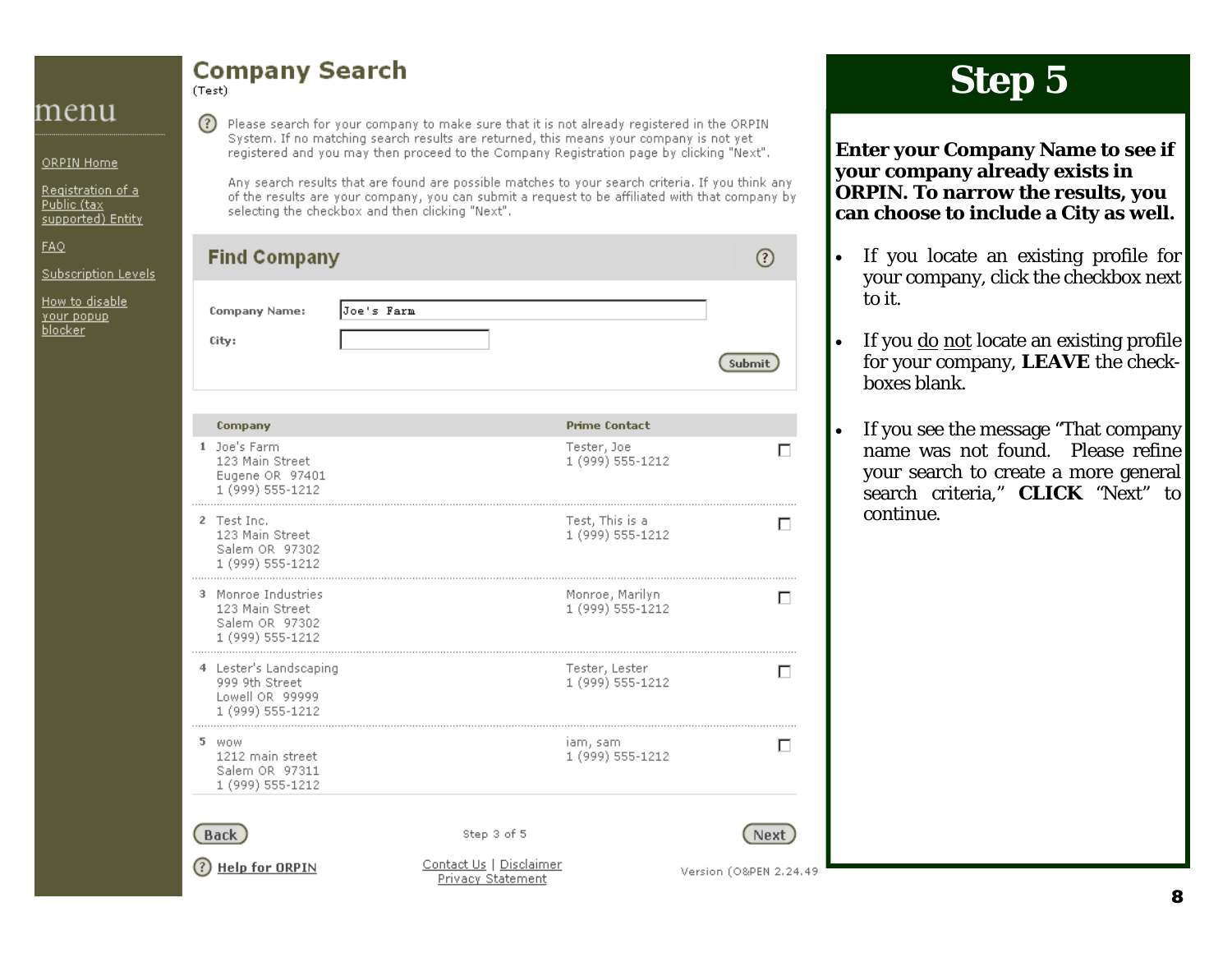|                                | name/pusiness class:                        |                                                                 |                                    |
|--------------------------------|---------------------------------------------|-----------------------------------------------------------------|------------------------------------|
|                                | Legal/Business Name:                        | John Doe Construction                                           |                                    |
| menu                           | <b>Doing Business As:</b>                   | $\nabla$ Same as Legal Name                                     |                                    |
|                                | or Enter Name:                              |                                                                 |                                    |
| <b>Browse</b><br>Opportunities | <b>MWESB Information:</b>                   | No MWESB Certification                                          |                                    |
| <b>Browse Award</b>            | FID:                                        | 9 digits, not your SSN                                          |                                    |
| <b>Results</b>                 | <b>Business Class:</b>                      | General Corporation                                             | ♦<br>$\overline{\phantom{a}}$      |
| My Watch List                  |                                             | Country Code<br>Number<br>Area Code                             | Extn                               |
| <b>Browse Contracts</b>        | Office:                                     | ∗<br>*<br>555-1212<br>999.<br>ı                                 |                                    |
| My Profile                     | Fax:<br>$\overline{\mathbf{5}}$             |                                                                 |                                    |
| My Documents                   | Cell:                                       |                                                                 |                                    |
| My Company<br>Details          | <b>Toll Free:</b>                           |                                                                 |                                    |
| Users.                         | <b>Authorized Company Email</b><br>Address: | johndoe@email.com                                               |                                    |
| Continue<br>Registration       | <b>Website Address:</b>                     | http://                                                         |                                    |
| ORPIN Time                     | Country:                                    | United States                                                   |                                    |
| <b>Exit from ORPIN</b>         | State:                                      | * Select State<br>Oregon                                        |                                    |
|                                | <b>Address Line 1:</b>                      | 123 Main Street                                                 |                                    |
|                                | Address Line 2:                             |                                                                 | <b>Use the drop</b><br>down box to |
|                                | <b>Address Line 3:</b>                      |                                                                 | change the                         |
|                                | <b>Address Line 4:</b>                      |                                                                 | state.                             |
|                                | City:                                       | * Select City<br>$\blacktriangledown$<br>Salem<br>or Enter City |                                    |
|                                | Zip Code:                                   | 97302                                                           |                                    |
|                                | * indicates a required field.               |                                                                 |                                    |
|                                | <b>Back</b>                                 | Step 3 of 5                                                     | Next                               |

# **Step 5–** *continued*

**Continue filling in all fields with an asterisk, then...** 

 *CLICK* **"Next"** to continue with your istration process.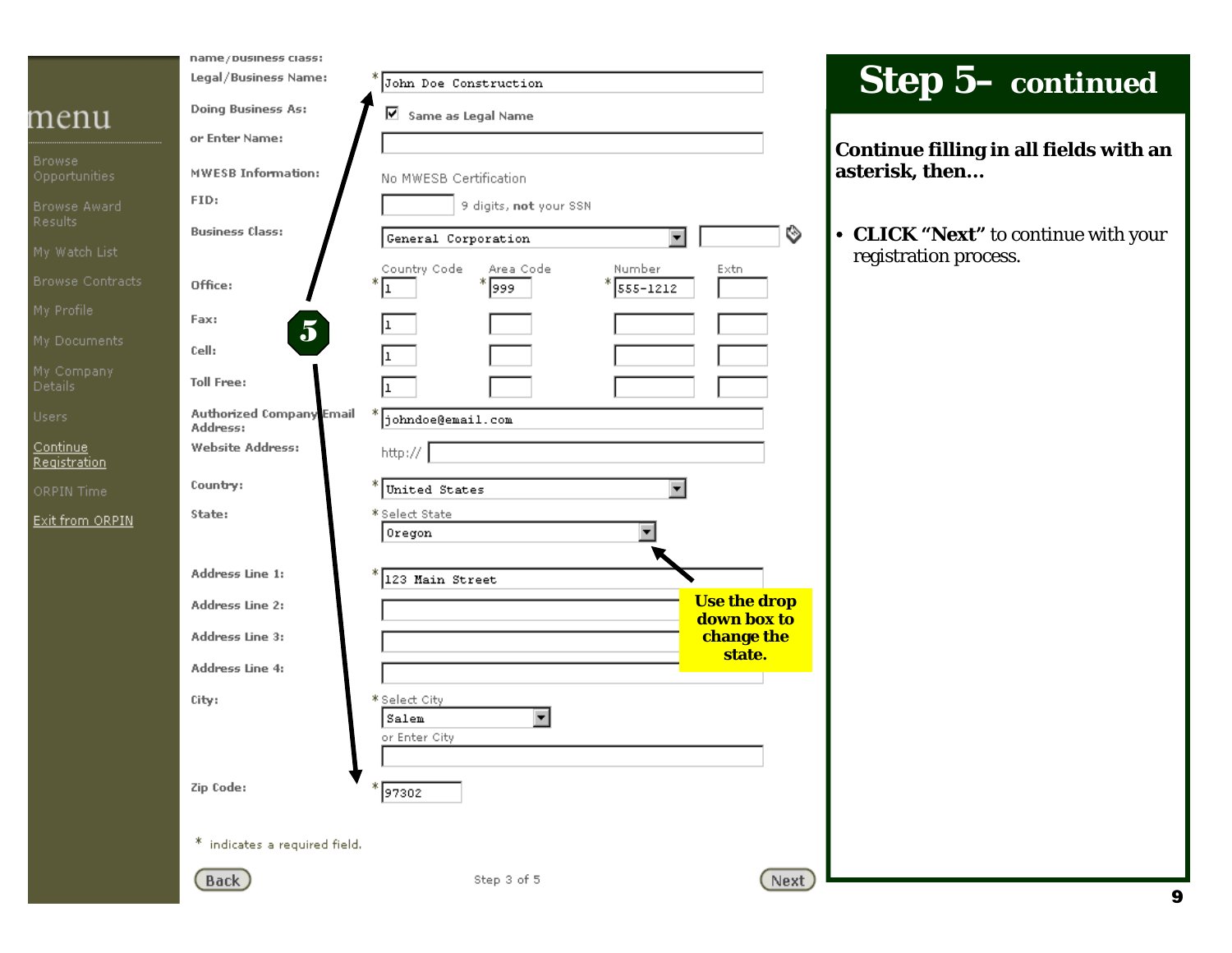| menu                                   | (Test)                                           | <b>Company Registration Continued</b>                                                                                                                                                                                                                  |                             | <b>Step 6</b>                                                          |
|----------------------------------------|--------------------------------------------------|--------------------------------------------------------------------------------------------------------------------------------------------------------------------------------------------------------------------------------------------------------|-----------------------------|------------------------------------------------------------------------|
| Browse<br>Opportunities                | ◎                                                | This page is for review of your MWESB Certifications information. Changes to certification<br>information cannot be made in ORPIN, contact the Department of Consumer and Business<br>Services, Office of Minority, Women and Emerging Small Business. |                             | If you would like to view a list of<br>of Oregon MWESB<br><b>State</b> |
| Browse Award<br>Results                |                                                  |                                                                                                                                                                                                                                                        |                             | Certifications, CLICK the link to<br>access the MWESB website.         |
| My Watch List                          | <b>State of Oregon MWESB Certifications</b>      |                                                                                                                                                                                                                                                        | Find My MWESB Certification |                                                                        |
| <b>Browse Contracts</b>                |                                                  |                                                                                                                                                                                                                                                        |                             | <b>CLICK "Next"</b> to continue with<br>$\bullet$                      |
| My Profile                             | MWESB (Minority, Women, Emerging Small Business) |                                                                                                                                                                                                                                                        | View MWESB Certification    | your registration process.                                             |
| My Documents                           | * indicates a required field                     |                                                                                                                                                                                                                                                        |                             |                                                                        |
| My Company<br>Details                  | (Back)                                           | Step 3 of 5                                                                                                                                                                                                                                            | <b>Next</b>                 |                                                                        |
| Users:                                 |                                                  |                                                                                                                                                                                                                                                        |                             |                                                                        |
| <u>Continue</u><br><u>Registration</u> |                                                  |                                                                                                                                                                                                                                                        |                             |                                                                        |
| ORPIN Time                             |                                                  |                                                                                                                                                                                                                                                        |                             |                                                                        |
| <b>Exit from ORPIN</b>                 |                                                  |                                                                                                                                                                                                                                                        |                             |                                                                        |
|                                        |                                                  |                                                                                                                                                                                                                                                        |                             |                                                                        |
|                                        |                                                  |                                                                                                                                                                                                                                                        |                             |                                                                        |
|                                        |                                                  |                                                                                                                                                                                                                                                        |                             |                                                                        |
|                                        |                                                  |                                                                                                                                                                                                                                                        |                             |                                                                        |
|                                        |                                                  |                                                                                                                                                                                                                                                        |                             |                                                                        |
|                                        |                                                  |                                                                                                                                                                                                                                                        |                             |                                                                        |
|                                        |                                                  |                                                                                                                                                                                                                                                        |                             |                                                                        |
|                                        |                                                  |                                                                                                                                                                                                                                                        |                             |                                                                        |
|                                        | <b>(?)</b> Help for ORPIN                        | Contact Us   Disclaimer<br><b>Privacy Statement</b>                                                                                                                                                                                                    | Version (O&PEN 2.24.49)     | 10                                                                     |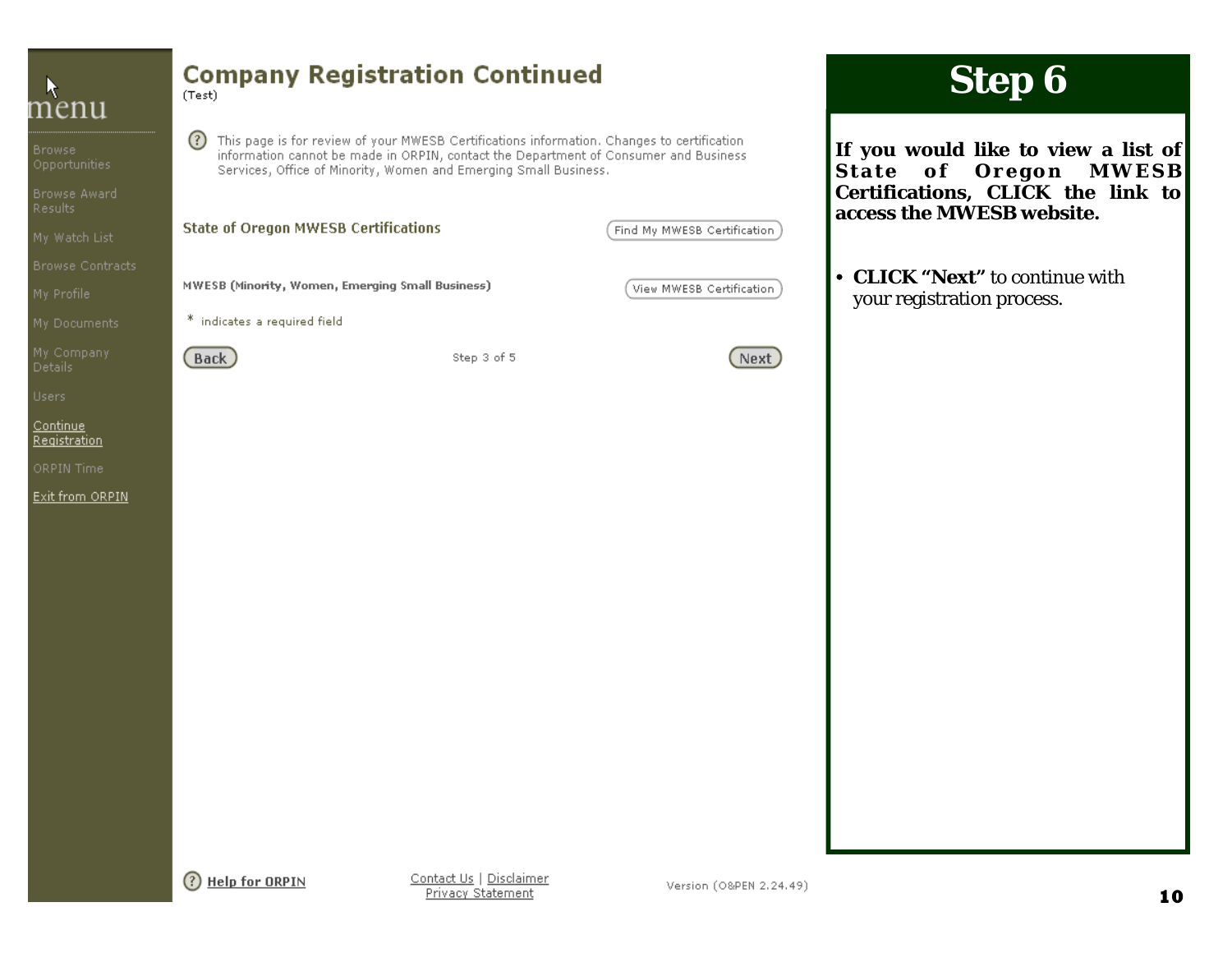## **Profile Setup**

(Test)

### Product/Service Information ②

Use Product/Service Information to define the product(s) and/or service(s) provided by company. Select "Go" to see a list of product/service groupings. Select the classific which best describes your company's products or services. These selections will create your supplier profile which will be used for email notification for a Premium Subscriber and will also simplify your ability to browse for opportunities you may be interested in if you are a Basic Subscriber.

You must make at least one selection to proceed.

Location Information (?)



**Browse Contracts** 

R.

My Documents

menu

Opportunities

Browse Award

**Browse** 

**Details** 

**Users** 

**Continue** Registration

ORPIN Time

Exit from ORPIN

If you should decide that there is no applicable category your product or service, please contact us at 503-378-4642 for assistance, for assistance,

Most Opportunities are cross-referenced to geographic regions in Oregon where products or services are required. After selecting "Go" you will see a list of geographical categories comprised of various regions in Oregon. Select the locations where you can supply your product or service. These selections will become part of your Supplier Profile which will be used for notification under Premium Subscription described earlier establishing your company's potential to regional supply requirements.

**Back** 

Step 4 of 5

**Next** 

΄Go<sup>1</sup>

Go

**Step 7** 

### **Creating your User Profile**

To set up your user profile, you need to select the products and services you can provide to the state. This part of the registration process is key because it allows **ORPIN** to match you to bidding **Opportunities.** 

**CLICK on "GO"** next to Product  $\bullet$ **Information** 

**NOTE:** You may spend a considerable amount of time customizing your "Profile" Setup".

 $\Omega$  Help for ORPIN

Contact Us | Disclaimer Privacy Statement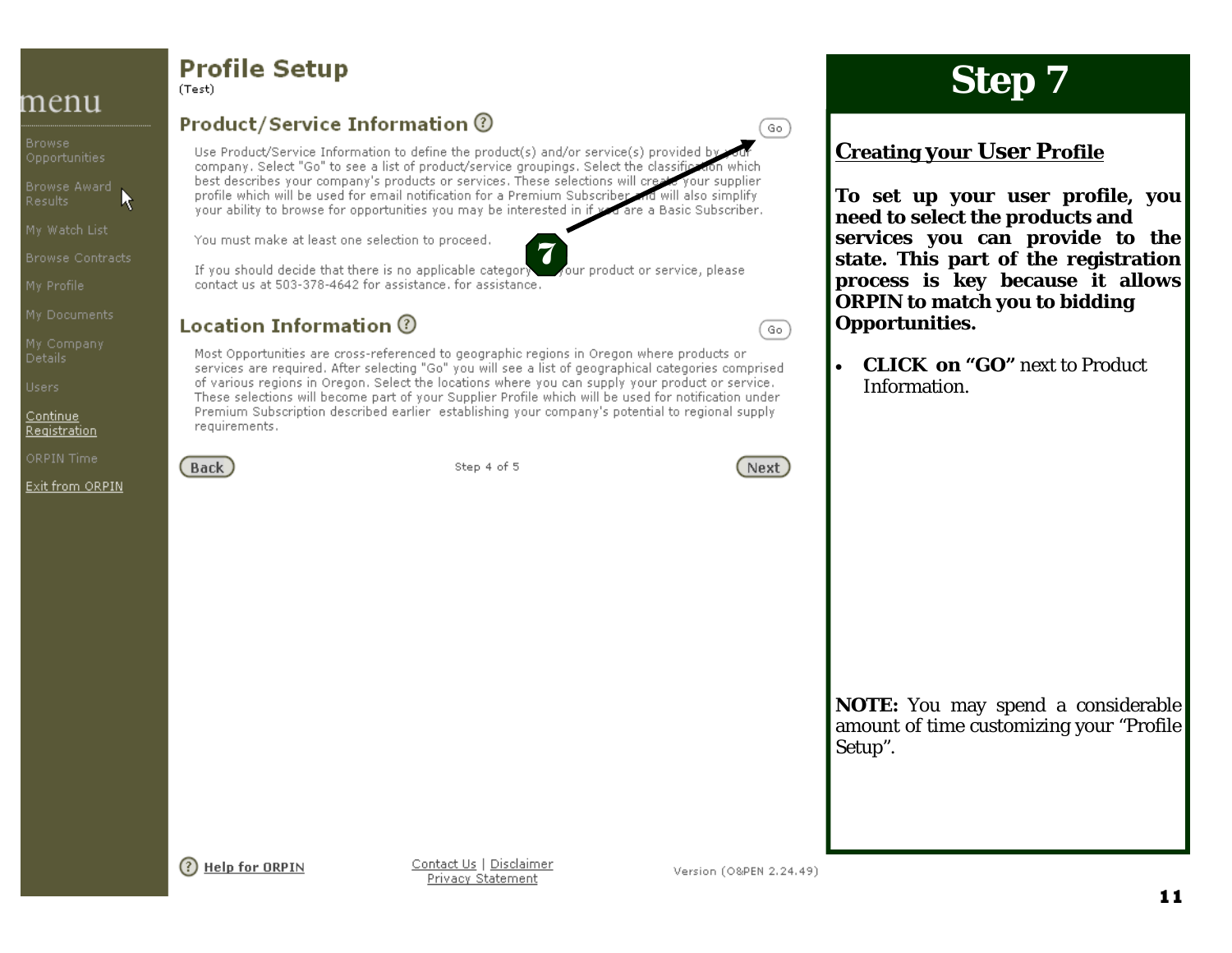| (Test)                          | <b>Product/Service Selection</b>                                                                                                                                                                                                                                                                                                                              |                             |
|---------------------------------|---------------------------------------------------------------------------------------------------------------------------------------------------------------------------------------------------------------------------------------------------------------------------------------------------------------------------------------------------------------|-----------------------------|
| Your Profile<br>selection.      | Product/Service Selection Information ©<br>Opportunities are cross-referenced to product/service groupings. Select the product/service groups<br>.for your offerings. Professional/Personal services are included within each product/service grouping<br>An 'X' indicates a selection at a lower level in the hierarchy. A 'checkmark' indicates an explicit |                             |
|                                 | Search for a Specific<br><b>A.</b><br>Find )<br>Product/Service Grouping                                                                                                                                                                                                                                                                                      |                             |
|                                 | Submit/Remain)<br><b>Clear Checks</b><br>Administrative, Financial, and Management Services<br>Agricultural Equipment and Related Products and Services                                                                                                                                                                                                       |                             |
| Е<br>Г<br>Г                     | $\label{eq:conformal} \mathcal{O}(n+2k+1) = \mathcal{O}(n+2k+1) + \mathcal{O}(n+2k+1) + \mathcal{O}(n+1) + \mathcal{O}(n+2k+1) + \mathcal{O}(n+1)$<br><b>C</b> Catalog Hierarchy - Microsoft Interne<br><b>Explorer provided by DAS</b><br>OREGON                                                                                                             | $\Box$<br>Close $\circledR$ |
| $\Box$<br>П<br>П<br>П<br>П<br>П | <b>Catalog Hierarchy</b><br>(Test)<br>Product/Service Name hinstruction<br>Search<br>⊙                                                                                                                                                                                                                                                                        |                             |
| $\Box$<br>0000                  | $1 - 30 / 40$<br>$1\quad2$<br>Administrative, Financial, and Management Services                                                                                                                                                                                                                                                                              | Next                        |
| $\Box$<br>$\Box$<br>П           | • HUMAN SERVICES<br>• Training and Instruction (For Clients, Not Staff)<br>Automotive Products, Vehicles, and Services<br>• AUTOMOTIVE SHOP AND RELATED EQUIPMENT AND SUPPLIES<br>• Training Aids and Instructional Equip, and Supplies, Automotive                                                                                                           |                             |
| г<br>Г<br>г                     | • Computers, Software, Supplies, and Services<br><b>COMPUTER ACCESSORIES AND SUPPLIES</b><br>Computer Instructional Aids and Training Devices<br>Medical Equipment, Supplies, and Services                                                                                                                                                                    |                             |
| 0000                            | DENTAL EQUIPMENT AND SUPPLIES<br><u>Models, Manikins, and Instructional Aids</u><br>Local intranet                                                                                                                                                                                                                                                            |                             |

## **Step 7—***continued*

**Options for selecting Products/ Services:** 

### **OPTION A**

- *CLICK* the **"Find"** button, enter a keyword describing your product or service, and *CLICK* **"Search".**
- *CLICK* on any returned heading to see associated products/services.
- *SELECT* your commodity matches, and then *CLICK* **on "Submit/ Remain"** to add additional products/ services and to save your selections.
- When you are finished, *CLICK* **on "Submit/Remain"** again to save.
- *CLICK* **on "Close"** in the upper right corner of the ORPIN screen. This will take you back to the Product/ Location screen.

*HELPFUL HINT:* Ellipse icons **(…)** at the end of a category indicate additional products/services. *CLICK* **on (…)** to reveal additional choices under each heading. You are encouraged to use these to drill down to more specific options as you make your selections. The profile you set allows ORPIN to identify and match you to open bidding opportunities.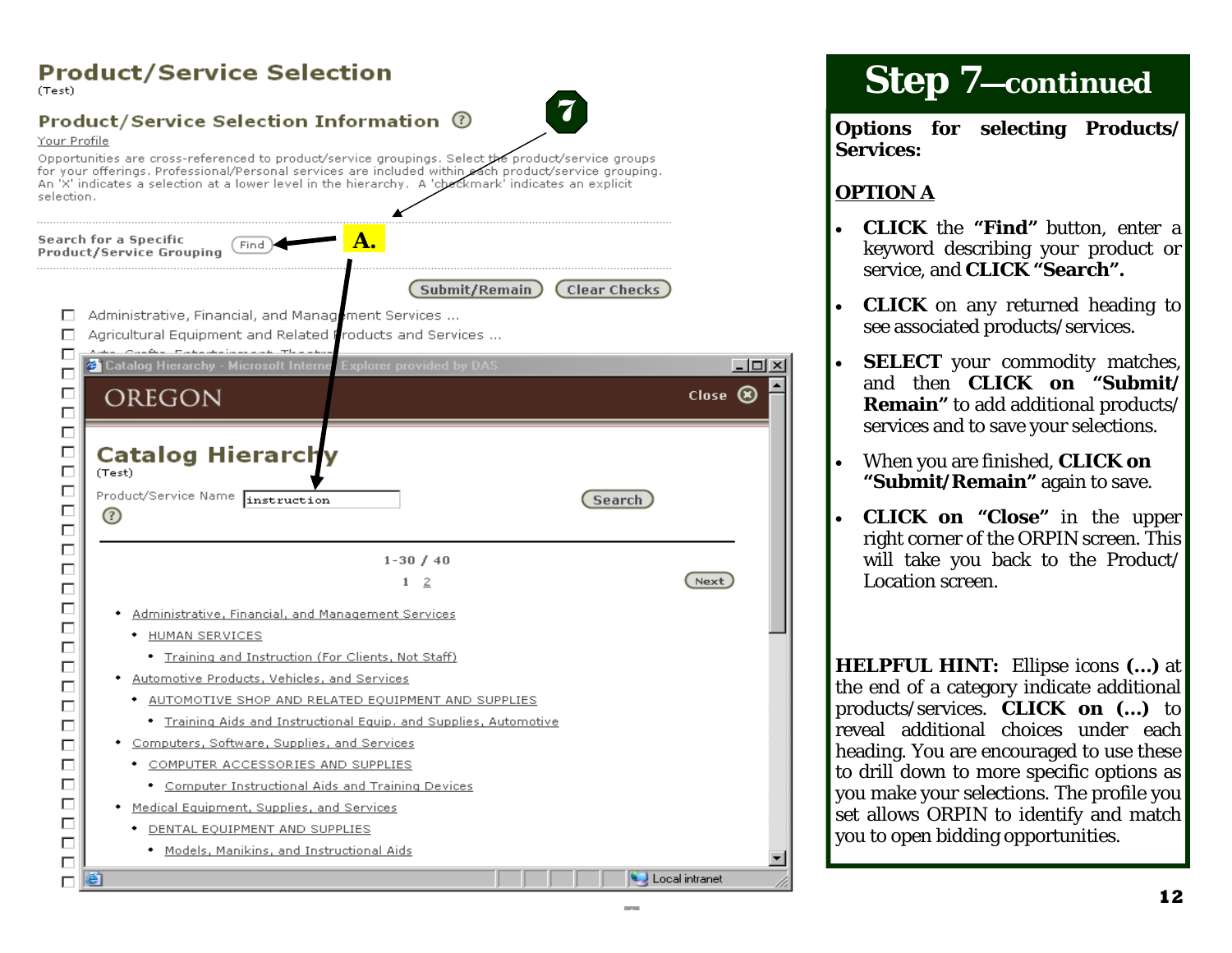## **Product/Service Selection**

(Test)

### Product/Service Selection Information ©

#### Your Profile

Opportunities are cross-referenced to product/service groupings. Select the product/service groups for your offerings. Professional/Personal services are included within each product/service grouping. An 'X' indicates a selection at a lower level in the hierarchy. A 'checkmark' indicates an explicit selection.



## **Step 7—***continued*

**Options for selecting Products/ Services:** 

### **OPTION B**

*BROWSE* the list of commodities displayed on the Selection screen. If you check a box from this screen, you will select every product/service inside that category. However, Ellipse icons **(…)**  next to a category name indicate that more specific products/services are included inside the category at lower levels. You are encouraged to pick and choose from products within a category to be as specific as possible. *CLICK* **on the Ellipses (…)** to drill down before checking a box next to a commodity.

- *CLICK* on **"Submit/ Remain"** to add additional products/services and to save your selections in ORPIN.
- $\bullet$  When you are finished, *CLICK* on **"Submit/Remain"** again to save.
- *CLICK* on **"Close"** in the upper right corner of the ORPIN screen. This will take you back to the Product/Location screen.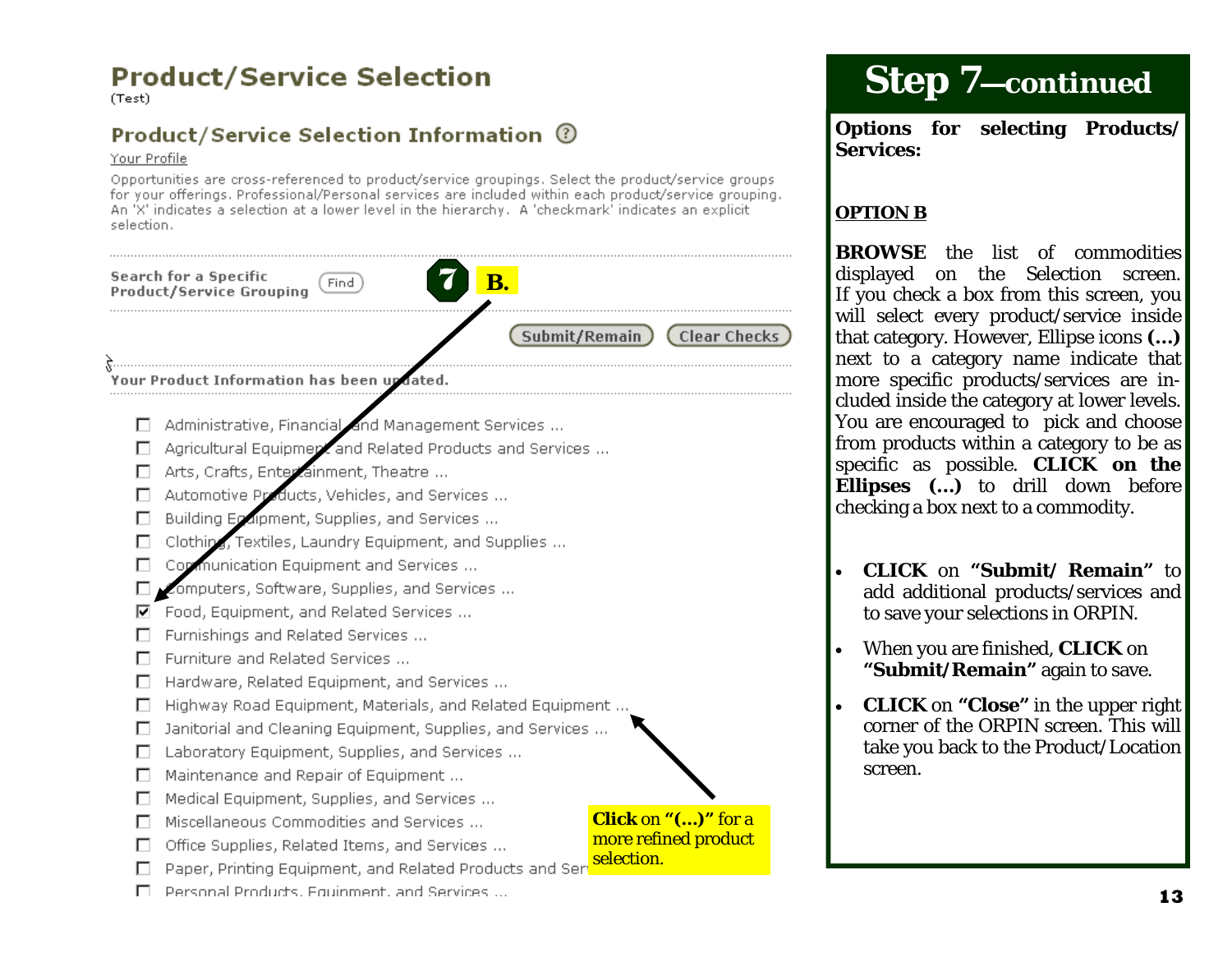**Browse** 

Browse Award

k

**Browse Contracts** 

My Documents

Details

Users:

Continue **Registration** 

ORPIN Time

Exit from ORPIN

#### **Profile Setup** (Test)

### Product/Service Information ©

Use Product/Service Information to define the product(s) and/or service(s) provided by your company, Select "Go" to see a list of product/service groupings, Select the classification which best describes your company's products or services. These selections will create your supplier profile which will be used for email notification for a Premium Subscriber and will also simplify your ability to browse for opportunities you may be interested in if you are a Basic Subscriber.

You must make at least one selection to proceed.

If you should decide that there is no applicable category for your product or service, please contact us at 503-378-4642 for assistance, for assistance,

## Location Information 2

Go

Most Opportunities are cross-referenced to geographic regions in Oregon where pre services are required. After selecting "Go" you will see a list of geographical categories comprised of various regions in Oregon. Select the locations where you can superly your product or service. These selections will become part of your Supplier Profile which will be used for notification under Premium Subscription described earlier establi wear company's potential to regional supply requirements.

(Back)

Step 4 of 5



Go)

# **Step 8**

Once you are back at the "Profile" **Setup**" main screen,

• **CLICK** on "GO" next to Location Information to define your geographic preference for doing business in Oregon.

(?) Help for ORPIN

Contact Us | Disclaimer Privacy Statement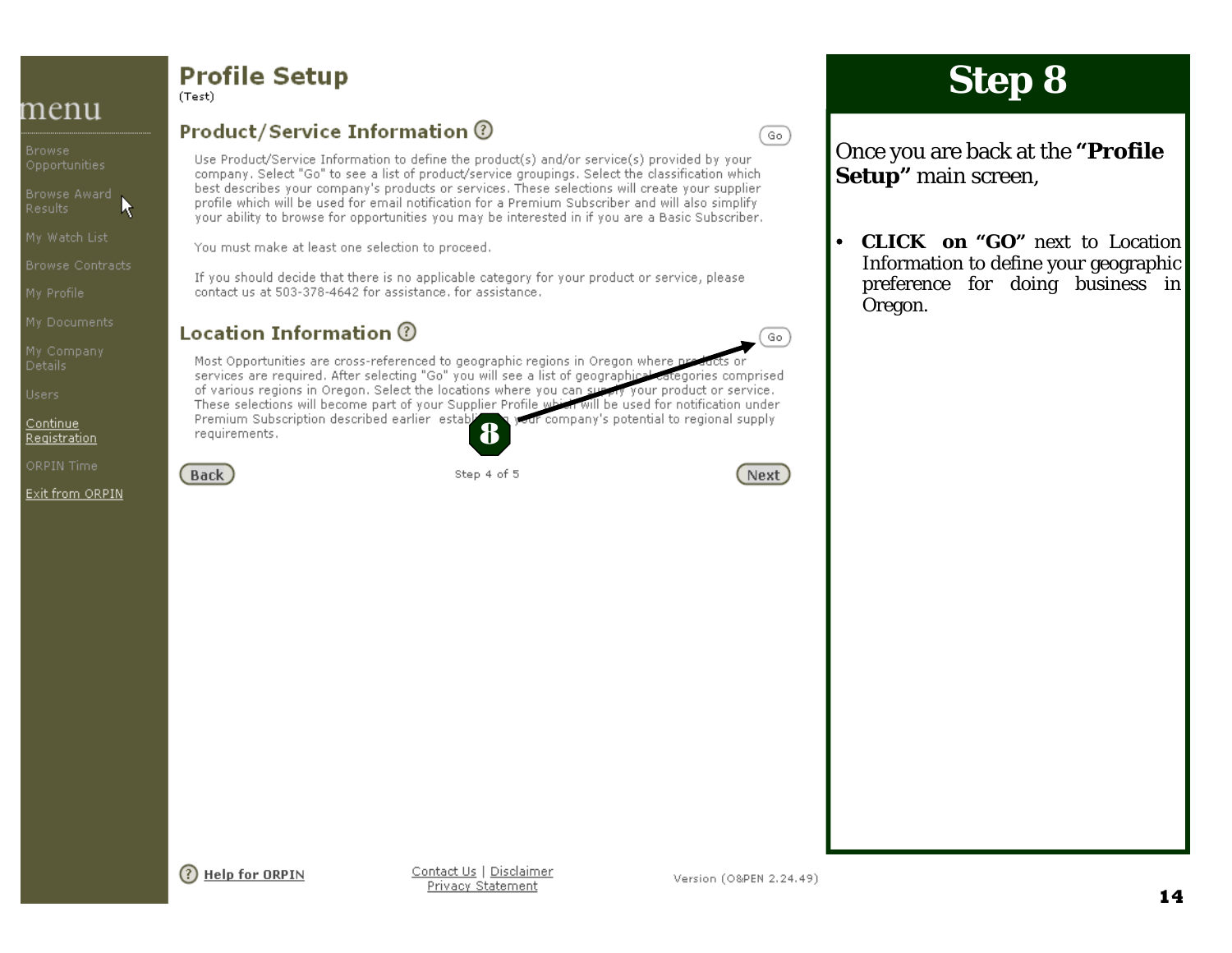## OREGON

## **Location Selection**

## Location Information (?)

### Your Profile

Most opportunities posted to the ORPIN system are cross-referenced to the region of the State in which the goods or services are required. Select the region or regions that you wish to search by.





Close  $\circledR$ 

## **Step 8 —***continued*

At the **"Location Selection"** screen you can:

A. *SELECT* **"Statewide"** to indicate that your goods/services are available anywhere in the state of Oregon.

 **- or -** 

- B. *SELECT* individual location regions by county in your location profile.
	- Click on the underlined regions to view the geographical areas included in each county.

- $\bullet$  When you finish with your Location selection, *CLICK* **"SUBMIT"** to save your selection.
- To continue your registration process *CLICK* **on the "Close"** button in upper right hand corner of your ORPIN screen. This will take you back to the Product/Service Profile main screen.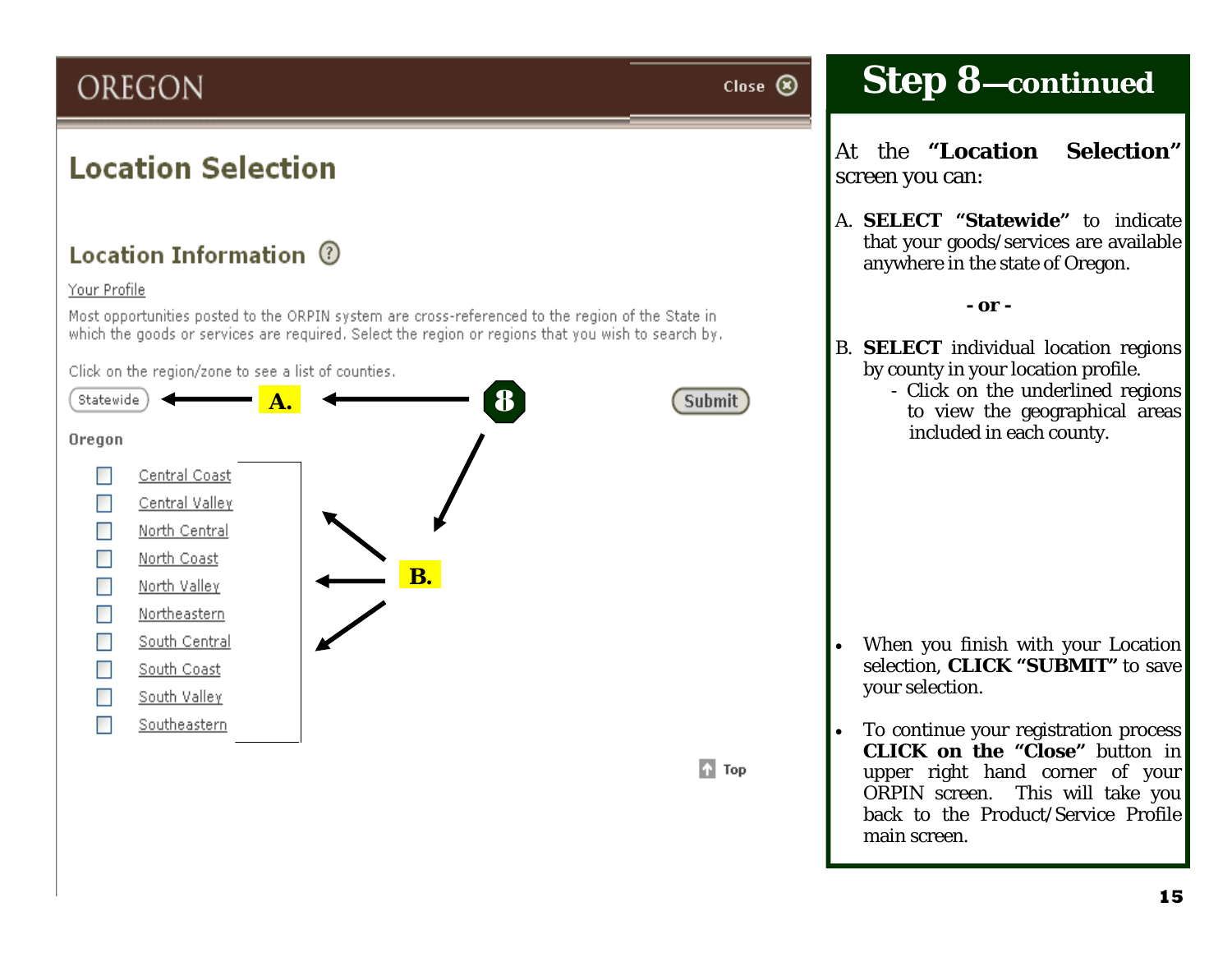**Browse** 

Browse Award

**Browse Contracts** 

My Documents

Details

Users:

Continue **Registration** 

ORPIN Time

Exit from ORPIN

#### **Profile Setup** (Test)

### Product/Service Information ②

Use Product/Service Information to define the product(s) and/or service(s) provided by your company, Select "Go" to see a list of product/service groupings, Select the classification which best describes your company's products or services. These selections will create your supplier profile which will be used for email notification for a Premium Subscriber and will also simplify your ability to browse for opportunities you may be interested in if you are a Basic Subscriber.

You must make at least one selection to proceed.

If you should decide that there is no applicable category for your product or service, please contact us at 503-378-4642 for assistance, for assistance,

## Location Information 2

Go<sup>1</sup>

Go)

Most Opportunities are cross-referenced to geographic regions in Oregon where products or services are required. After selecting "Go" you will see a list of geographical categories comprised of various regions in Oregon. Select the locations where you can supply your product or service. These selections will become part of your Supplier Profile which will be used for notification under Premium Subscription described earlier establishing your company's potential to regional supply requirements.

| Step 4 of 5 | Next                          |
|-------------|-------------------------------|
|             |                               |
|             | O<br>$\overline{\phantom{a}}$ |

## **Step 9**

After selecting your Location Information, you will return to the Product/Service Information Main Menu

**CLICK** the "Next" button to continue your registration process.



(Back)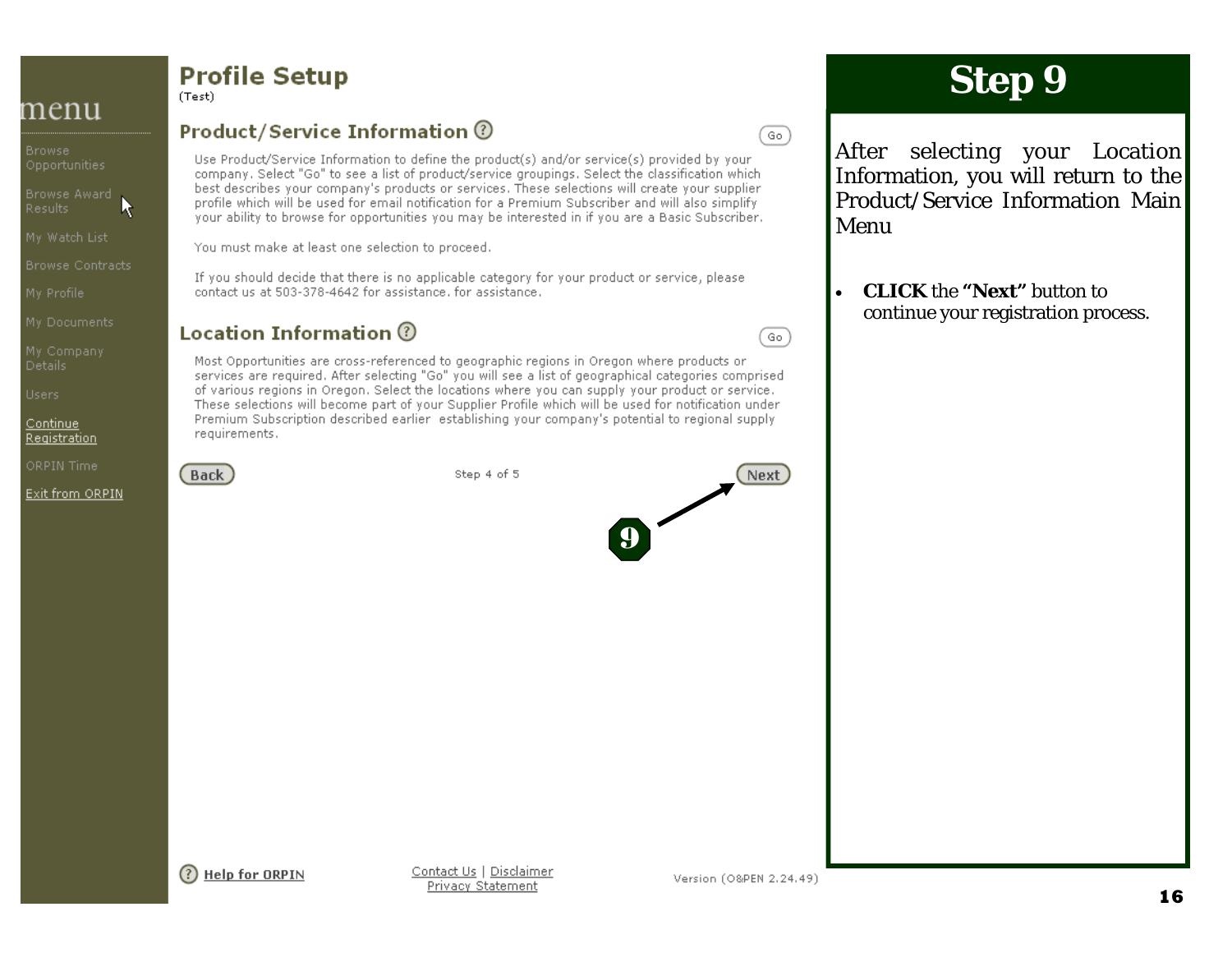**Browse** Opportunities

**Browse Award** 

My Watch List

**Browse Contracts** 

My Documents

My Company **Details** 

**Users** 

Continue **Registration** 

ORPIN Time

**Exit from ORPIN** 

## **Registration Summary**  $(Test)$

 $(?)$ This is the summary registration information.

### **Company Information**

Company Name: **Business Class: Current Status:** Phone: **Mailing Address:** 

**Primary Contact** Name: Email:

Email:

## **Personal Information**

Name: User Name: Phone: Email: Notification Method:

janedoe 1 (999) 555-1212 Email

### **Subscription Level**

Basic Subscription: eBid Service

### **Location Profile**

All Locations

### **Product/Service Profile**

### **Food, Equipment, and Related Services**

- FOODS: BAKERY PRODUCTS (FRESH)
- · Doughnuts, Fried Pies, Bagels, etc.
- MUFFINS

John Doe Construction General Corporation Seeking Authentication 1 (999) 555-1212 johndoe@email.com 123 Main Street Salem OR 97302 **Hoited States** 

Jane Doe janedoe@email.com

Jane Doe ianedoe@email.com



## **Step 10**

## **YOU'RE ON THE LAST STEP!**

- Check your Registration Summary for accuracy.
- Premium If you selected  $\bullet$ the Subscription level, choose vour preferred method of payment.
- Scroll to the bottom of the page and  $\bullet$ CLICK on "Finish".

### **CONGRATULATIONS!** YOU ARE NOW SUCCESSFULLY **REGISTERED IN ORPIN.**

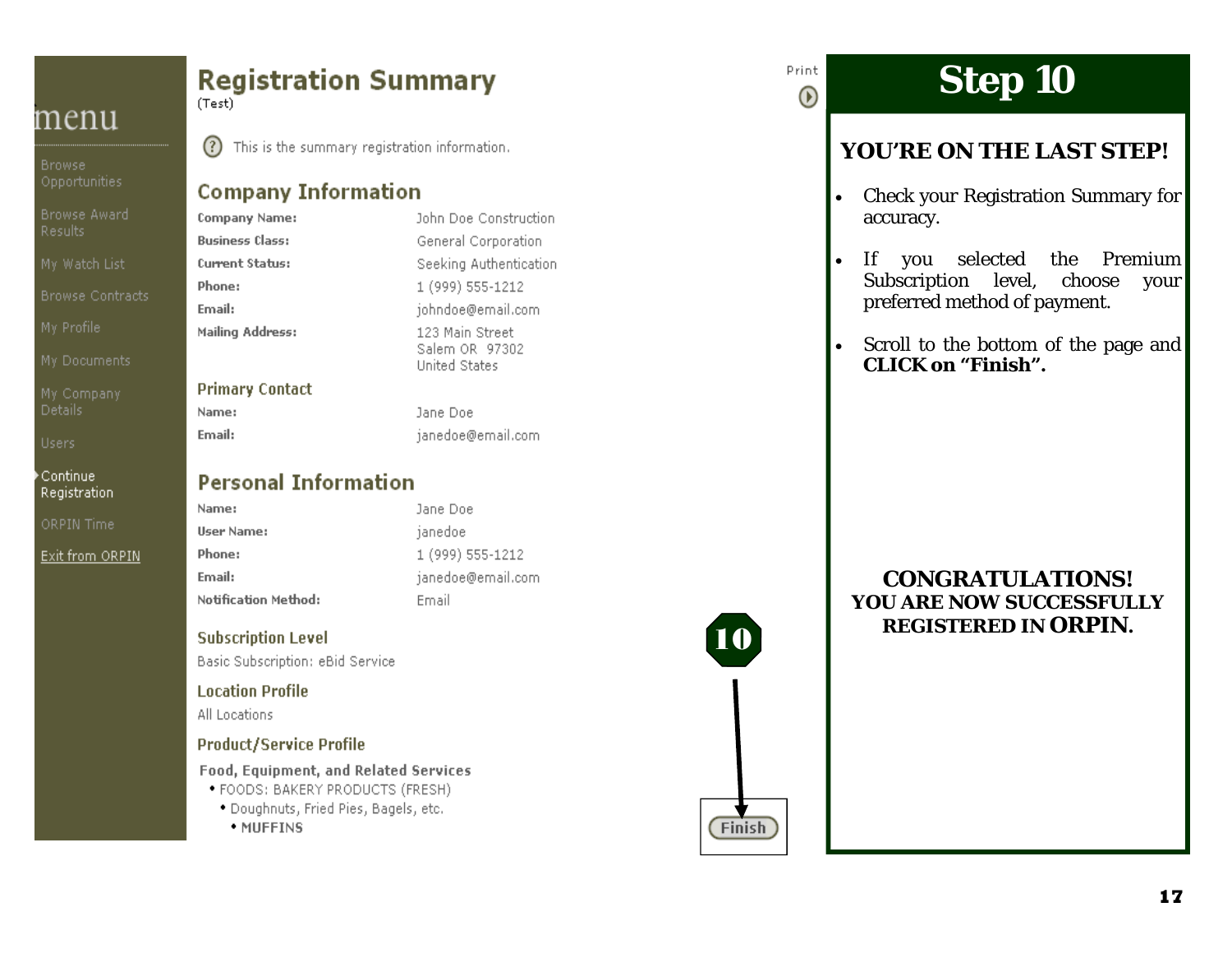#### **Browse**  Hello Jane Doe Supplier No: 27174 The last time you logged onto the system was: 03/03/2008 8:14 AM menu **Opportunities** Welcome to ORPIN The Navigation menu on the left includes links to all functions you have been authorized to use in the ORPIN system. Opportunities The Supplier Registration Site is created as a service to suppliers and contractors. Accessible as part of the State of Oregon web site, the supplier registration site is provided as a way for **Now that you are a Registered**  Browse Award companies to register and maintain their corporate and product information. This site is a direct **Supplier, you are ready to**  link to the ORPIN system supplier and contractor database used by procurement personnel. Please ensure that the information entered as your Company Details is current and complete. We invite **"Browse Opportunities"!**  My Watch List you to use the Browse features to review bid opportunities. **Browse Contracts** au have successfully registered to access the ORPIN system. There are several different ways to "Browse Opportunities" in ORPIN. You all NOW able to use the ORPIN system to browse opportunities and download documents. You can NOW submit bids manually. My Documents My Company *CLICK* **"Browse Opportunities" in the left hand Let's Begin… menu bar** *CLICK* **"Browse Opportunities"** from Exit from ORPIN the left-hand menu bar.

Your subscription will expire on 03/03/2009 12:00 AM.

**Browse** 

**Results** 

My Profile

**Details Users** 

ORPIN Time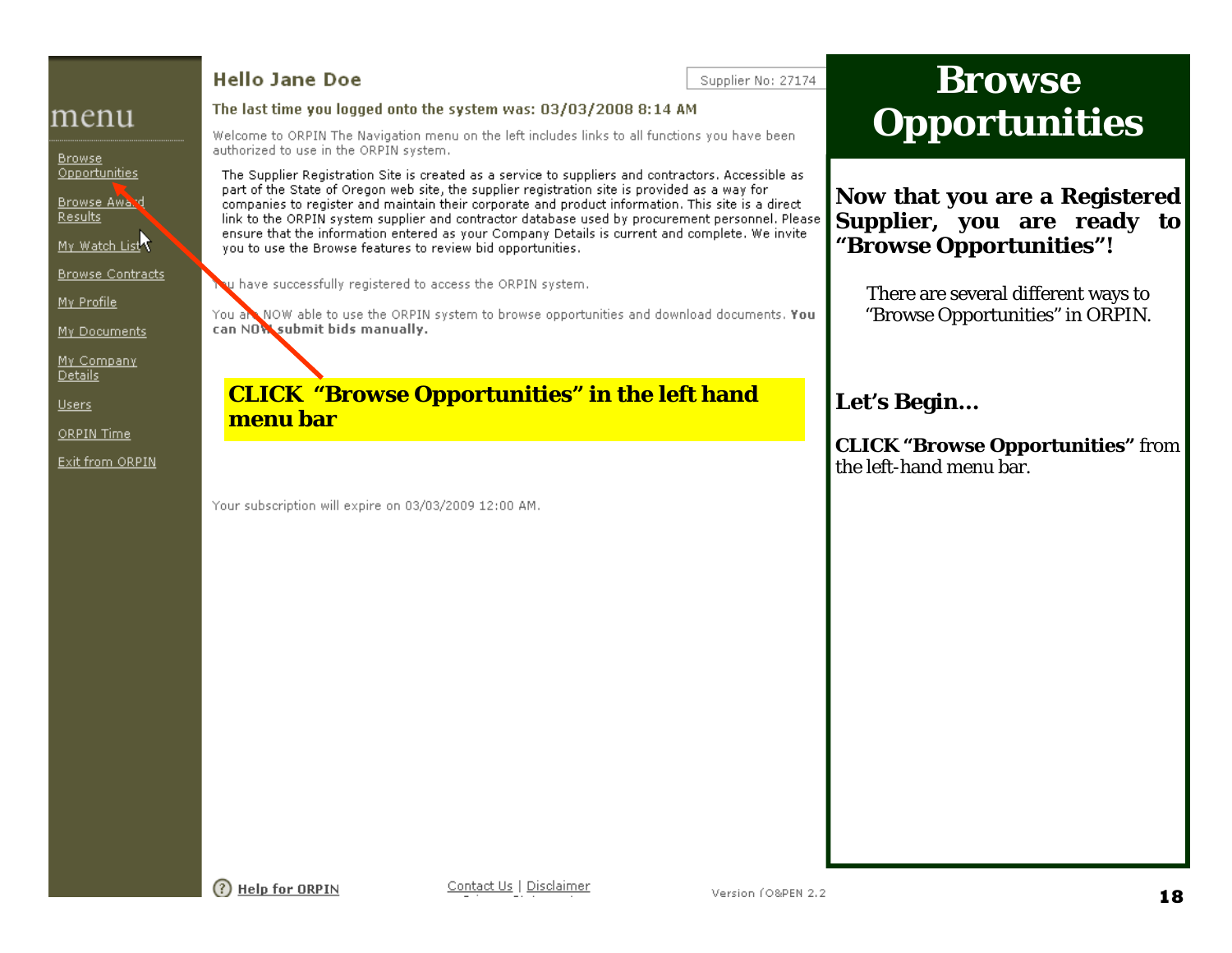Browse Opportunities

- $\bullet$  Open. Opportunities
- · By My Profile
- · By Product
- · By Organization
- · Advanced Search

**Browse Award** Results

My Watch List

**Browse Contracts** 

My Profile

My Documents

My Company Details

Users

ORPIN Time

Exit from ORPIN.

**Browse Opportunities** (Test)

**Open Opportunities** All open opportunities.

**By Product/Service** Opportunties by Product/Service grouping.

Advance Search Find all optin or closed opportunities, or narrow your search by entering a date range, oppertunity number, or other criteria.

*CLICK* **on "Open Opportunities" to see every open opportunity currently posted in the system, regardless of commodity** 

*CLICK* **on "By My Profile" to see only opportunities that match the goods and/or services you selected on your Profile during registration** 

**By My Profile** 

and locations.

**By Organization** 

Opportunities by organization.

Browse opportunities that match your previously defined preferences for products

# **Browsing Suggestions**

**Until becoming familiar with ORPIN, here is a suggestion about monitoring bidding Opportunities:** 

- $\bullet$  Browse **"All Open Opportunities".**  This option will display all open Opportunities in the ORPIN system.  **- and -**
- Browse **"By My Profile".** This option will filter open Opportunities based on the selections you made to your Product/Service and Location profiles.

**Monitoring both areas will allow you to cross-reference commodity selections in your profile.** 

*Example:* If you see an opportunity under **"Open Opportunities"**, but you *DO NOT* see it under **"By My Profile"**, then you will need to adjust your profile selections to include that commodity or location area for future opportunities.

**Let's** *CLICK* **on "By My Profile".**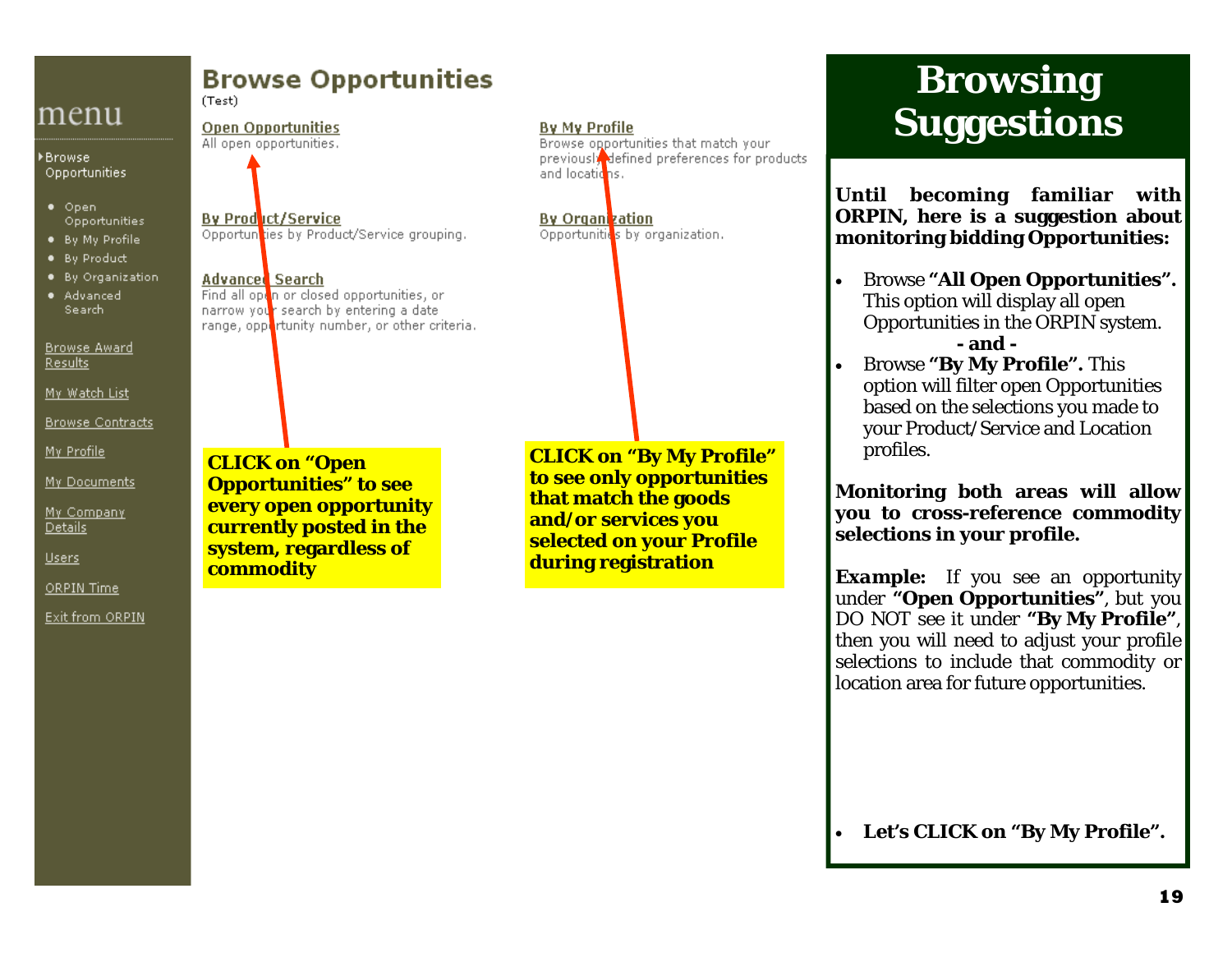#### **Browsing Browse All Open Opportunities** (Test) **Suggestions** menu Browse opportunities using my profile (?) ▶Browse The following is a list of all open opportunities. Click on the Opportunity number for more details. Opportunities K **You should have a screen showing**  ● Open **several bidding opportunities. If**  田 Legend Opportunities **not,** *SELECT* **"Open Opportunities"**  . By My Profile (Show Details ::: ) **from the left-hand navigation bar**  · By Product · By Organization **and browse the Opportunity listings Opportunity No Organization Name Published Date Closing Date** · Advanced **that look of interest.**  $1 \bigoplus \text{ODE-1109}$ ODE - Office of Student Learning and 06/30/2008 2:00 PM Search 08/01/2007 07R Partnerships Amend No.: 1 **Mediation Services Browse Award Results** 2  $\Box$  ODE-1111-ODE-SLP-Special Education 08/07/2007 06/30/2008 4:00 PM My Watch List 07R **1.** *CLICK* on the **icon. Complaint Resolution Services Browse Contracts** 3 QQ 102-1108-07 Justice Department 03/16/2007 02/20/2009 3:30 PM This will reveal the Bidding Notice My Profile **Alternative Dispute Resolution Services** My Documents **2.** *SELECTING* the **"Hide/Show** My Company Details  **Details"** button, (located above the list of Opportunities), will reveal the Users solicitation summary. ORPIN Time *CLICK the book* Exit from ORPIN *icon to open the document*